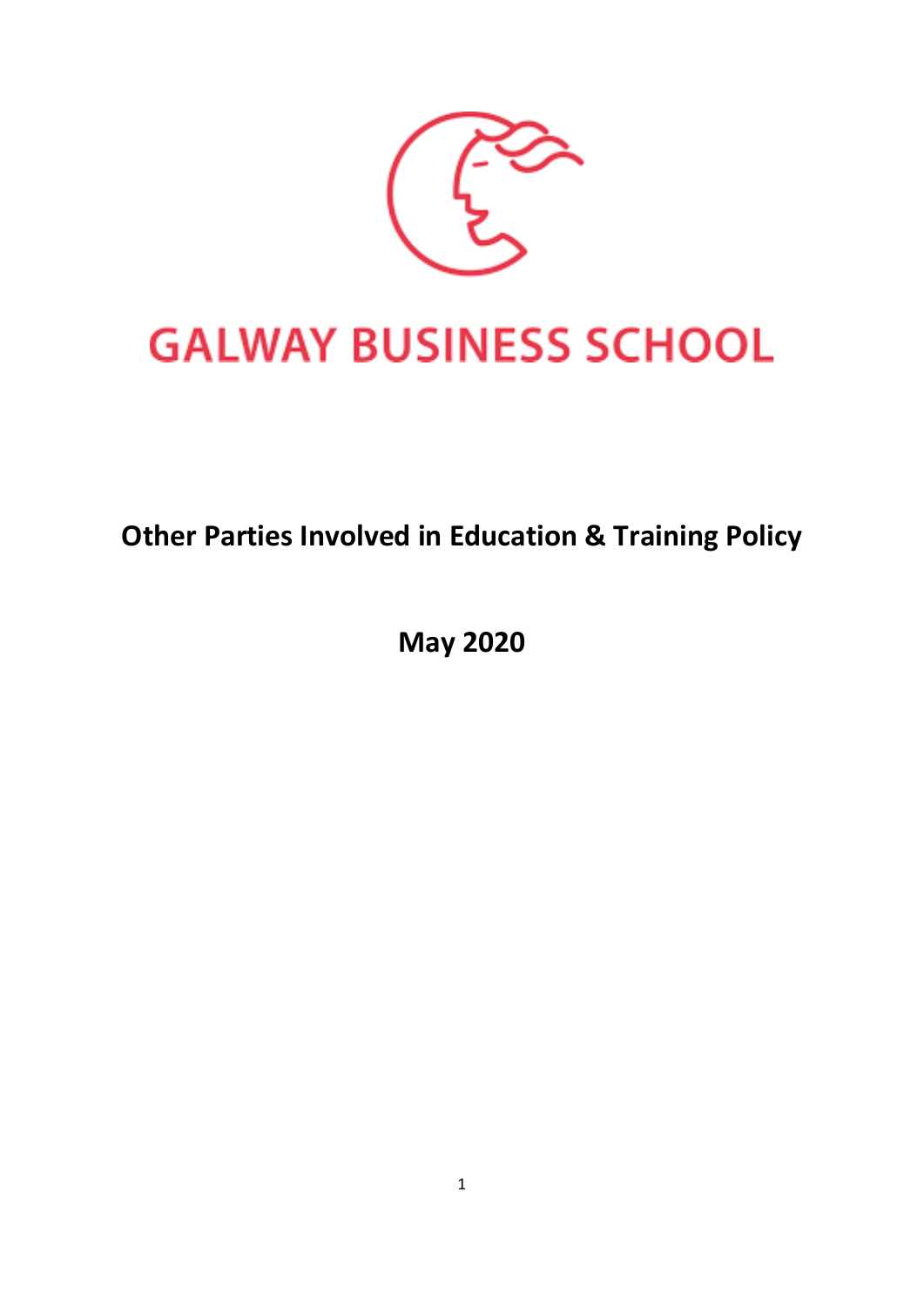## **11. Other Parties Involved in Education and Training**

### **11.1 Purpose**

GBS promotes excellence in Teaching and Learning throughout the organisation and must, as such, ensure that any education provision by outside parties is delivered to that same standard and that the relationship maintains its merits.

| Document Name: Other Parties Involved in |  |  |  |  |  |
|------------------------------------------|--|--|--|--|--|
| <b>Education and Training</b>            |  |  |  |  |  |

**Owner:** Registrar

**Approved by:** Governing Body

**Review frequency:** Every 2 years



| Version | <b>Description of Amendments</b>      | <b>Approval Date</b> | <b>Implementation Date</b> |
|---------|---------------------------------------|----------------------|----------------------------|
| V1.0    | Approval in full of the policy by the | <b>July 2019</b>     | September 2019             |
|         | Governing Body                        |                      |                            |
|         |                                       |                      |                            |
|         |                                       |                      |                            |
|         |                                       |                      |                            |
|         |                                       |                      |                            |
|         |                                       |                      |                            |
|         |                                       |                      |                            |
|         |                                       |                      |                            |
|         |                                       |                      |                            |
|         |                                       |                      |                            |
|         |                                       |                      |                            |